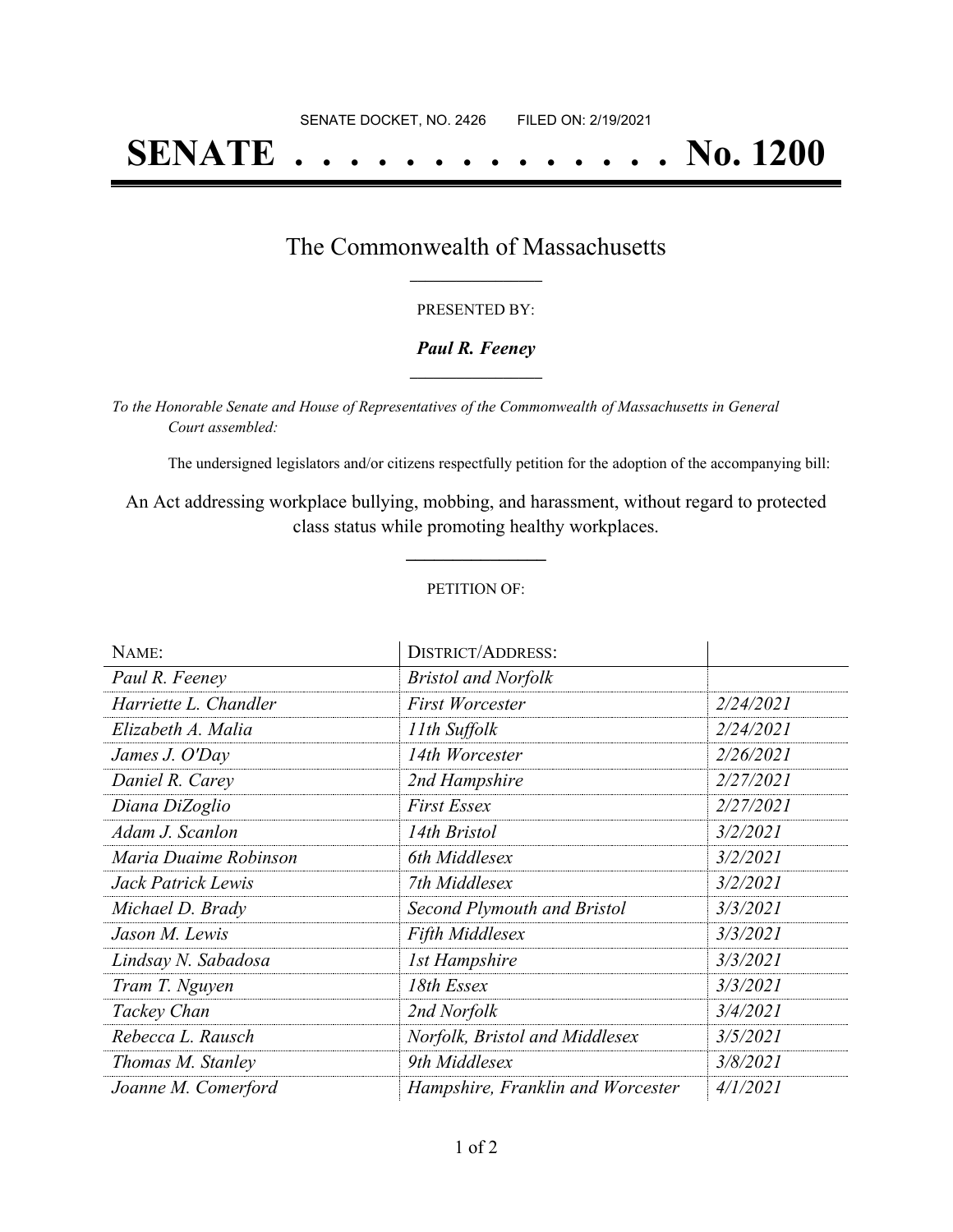| Sal N. DiDomenico  | Middlesex and Suffolk                         | 4/1/2021  |
|--------------------|-----------------------------------------------|-----------|
| Michelle M. DuBois | 10th Plymouth                                 | 4/7/2021  |
| Adam G. Hinds      | Berkshire, Hampshire, Franklin and<br>Hampden | 4/20/2021 |
| Mary S. Keefe      | 15th Worcester                                | 5/11/2021 |
| Edward J. Kennedy  | <b>First Middlesex</b>                        | 1/24/2022 |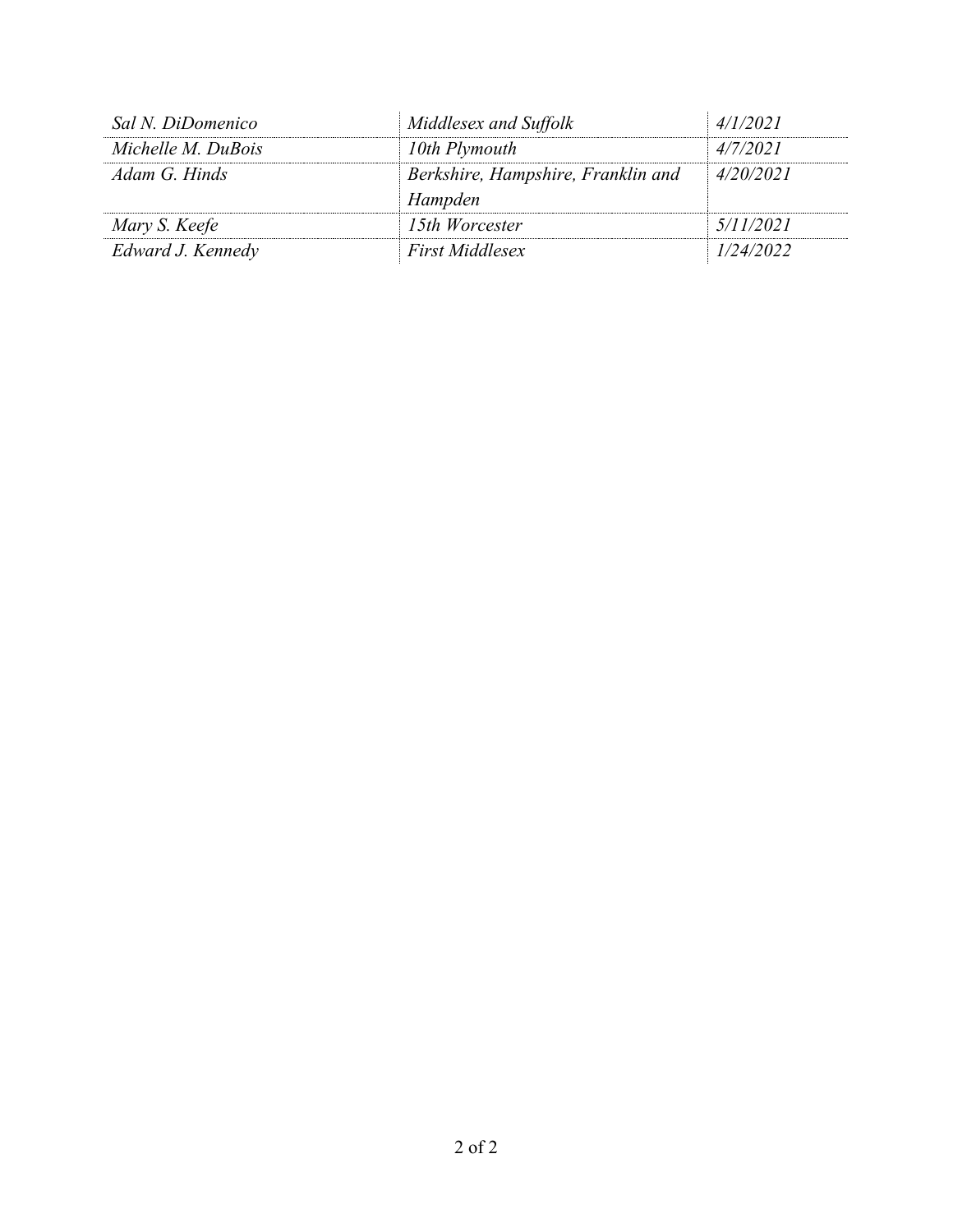## SENATE DOCKET, NO. 2426 FILED ON: 2/19/2021

# **SENATE . . . . . . . . . . . . . . No. 1200**

By Mr. Feeney, a petition (accompanied by bill, Senate, No. 1200) of Paul R. Feeney, Harriette L. Chandler, Elizabeth A. Malia, James J. O'Day and other members of the General Court for legislation to address workplace bullying, mobbing, and harassment, without regard to protected class status while promoting healthy workplaces. Labor and Workforce Development.

### The Commonwealth of Massachusetts

**In the One Hundred and Ninety-Second General Court (2021-2022) \_\_\_\_\_\_\_\_\_\_\_\_\_\_\_**

**\_\_\_\_\_\_\_\_\_\_\_\_\_\_\_**

An Act addressing workplace bullying, mobbing, and harassment, without regard to protected class status while promoting healthy workplaces.

Be it enacted by the Senate and House of Representatives in General Court assembled, and by the authority *of the same, as follows:*

- 1 The General Laws are hereby amended by inserting after chapter 151E the following
- 2 chapter:
- 3 Chapter 151G
- 4 THE HEALTHY WORKPLACE
- 5 SECTION 1. (a) The General Court finds that:
- 6 (1) The social and economic well-being of the Commonwealth is dependent upon healthy

7 and productive employees;

- 8 (2) At least a third of all employees will directly experience health-endangering
- 9 workplace bullying, abuse, and harassment during their working lives;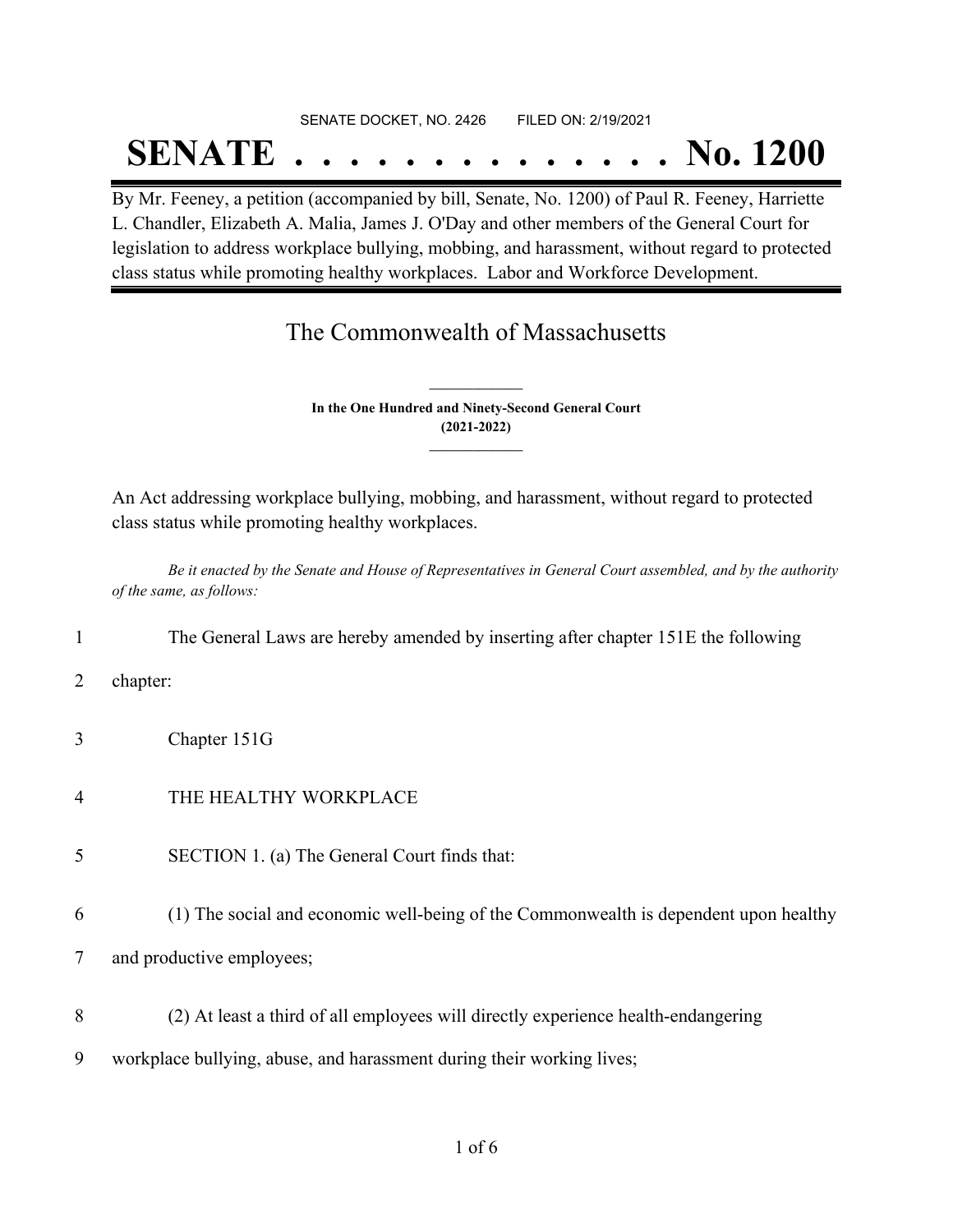| 10 | (3) Workplace bullying, mobbing, and harassment can inflict serious harm upon targeted              |
|----|-----------------------------------------------------------------------------------------------------|
| 11 | employees, including feelings of shame and humiliation, severe anxiety, depression, suicidal        |
| 12 | tendencies, impaired immune systems, hypertension, increased risk of cardiovascular disease,        |
| 13 | and symptoms consistent with post-traumatic stress disorder;                                        |
| 14 | (4) Abusive work environments can have serious consequences for employers, including                |
| 15 | reduced employee productivity and morale, higher turnover and absenteeism rates, and increases      |
| 16 | in medical and workers' compensation claims;                                                        |
| 17 | (5) If mistreated employees who have been subjected to abusive treatment at work cannot             |
| 18 | establish that the behavior was motivated by race, color, sex, sexual orientation, national origin, |
| 19 | or age, they are unlikely to be protected by the law against such mistreatment;                     |
| 20 | (6) Legal protection from abusive work environments should not be limited to behavior               |
| 21 | grounded in protected class status as provided under employment discrimination statutes; and,       |
| 22 | (7) Existing workers' compensation plans, occupational safety and healthy laws, and                 |
| 23 | common-law tort actions are inadequate to discourage this behavior or to provide adequate relief    |
| 24 | to employees who have been harmed by abusive work environments.                                     |
| 25 | (b) It is the purpose of this chapter:                                                              |
| 26 | (1) To provide legal relief for employees who have been harmed, psychologically,                    |
| 27 | physically, or economically, by deliberate exposure to abusive work environments;                   |
| 28 | (2) To provide legal incentive for employers to prevent and respond to abusive                      |
| 29 | mistreatment of employees at work.                                                                  |
|    |                                                                                                     |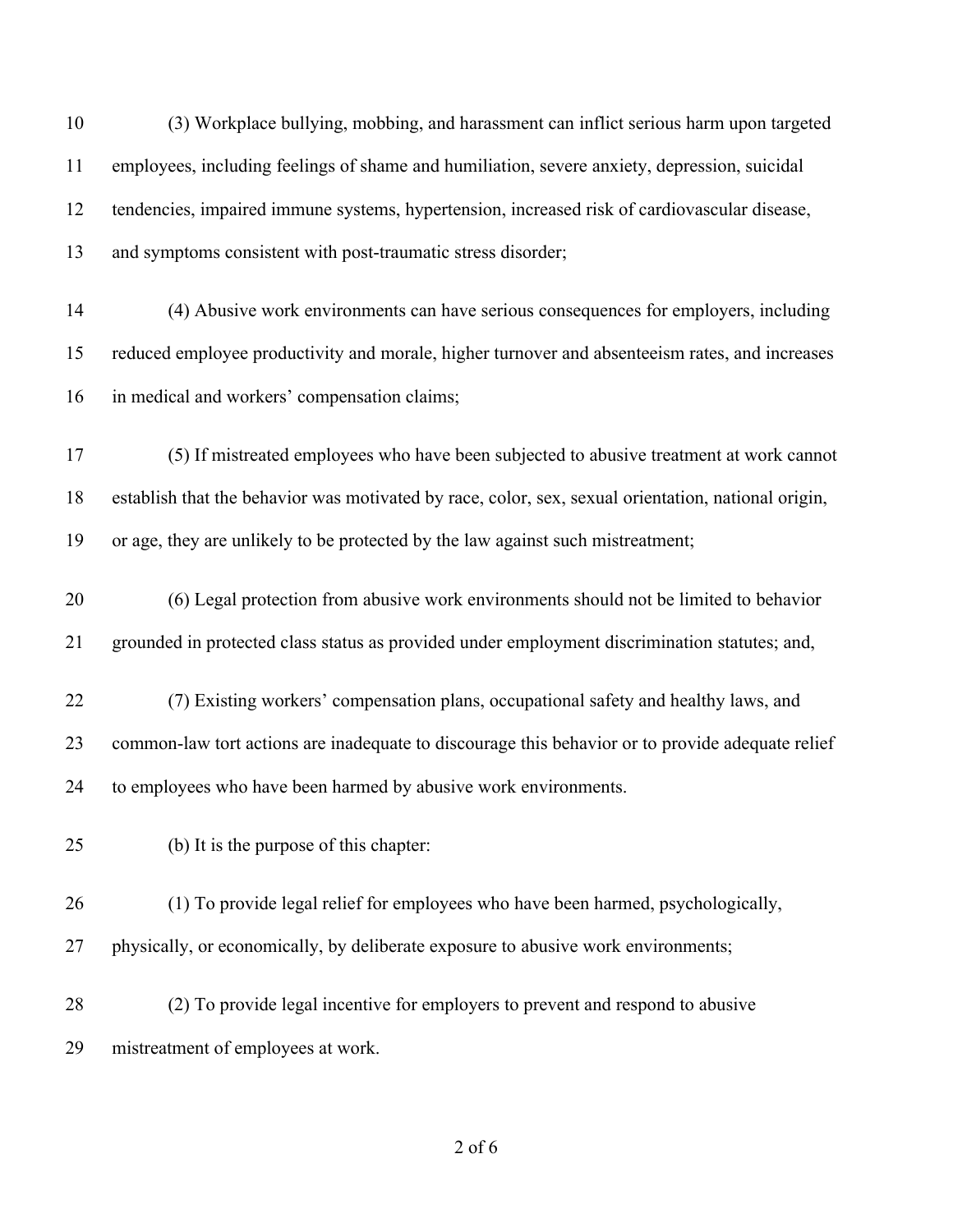SECTION 2. For the purposes of this chapter, the following words and phrases shall have the following meanings:-

 "Abusive conduct", acts, omissions, or both, that a reasonable person would find abusive, based on the severity, nature, and frequency of the conduct, including, but is not limited to: repeated verbal abuse such as the use of derogatory remarks, insults, and epithets; verbal, non- verbal, or physical conduct of a threatening, intimidating, or humiliating nature; or the sabotage or undermining of an employee's work performance. It shall be considered an aggravating factor if the conduct exploited an employee's known psychological or physical illness or disability. A single act normally shall not constitute abusive conduct, but an especially severe and egregious act may meet this standard. Online communications shall be included in determining whether abusive conduct has occurred;

 "Abusive work environment", an employment condition when an employer or one or more its employees, acting with intent to cause pain or distress to an employee, subjects that employee to abusive conduct that causes physical harm, psychological harm, or both;

 "Adverse employment action", an outcome which negatively impacts an employee, including but not limited to: a termination, demotion, unfavorable reassignment, failure to promote, disciplinary action, or reduction in compensation.

 "Constructive discharge", an adverse employment action where: (1) the employee reasonably believed he or she was subjected to an abusive work environment; (2) the employee resigned because of that conduct; and (3) the employer was aware of the abusive conduct prior to the resignation and failed to stop it.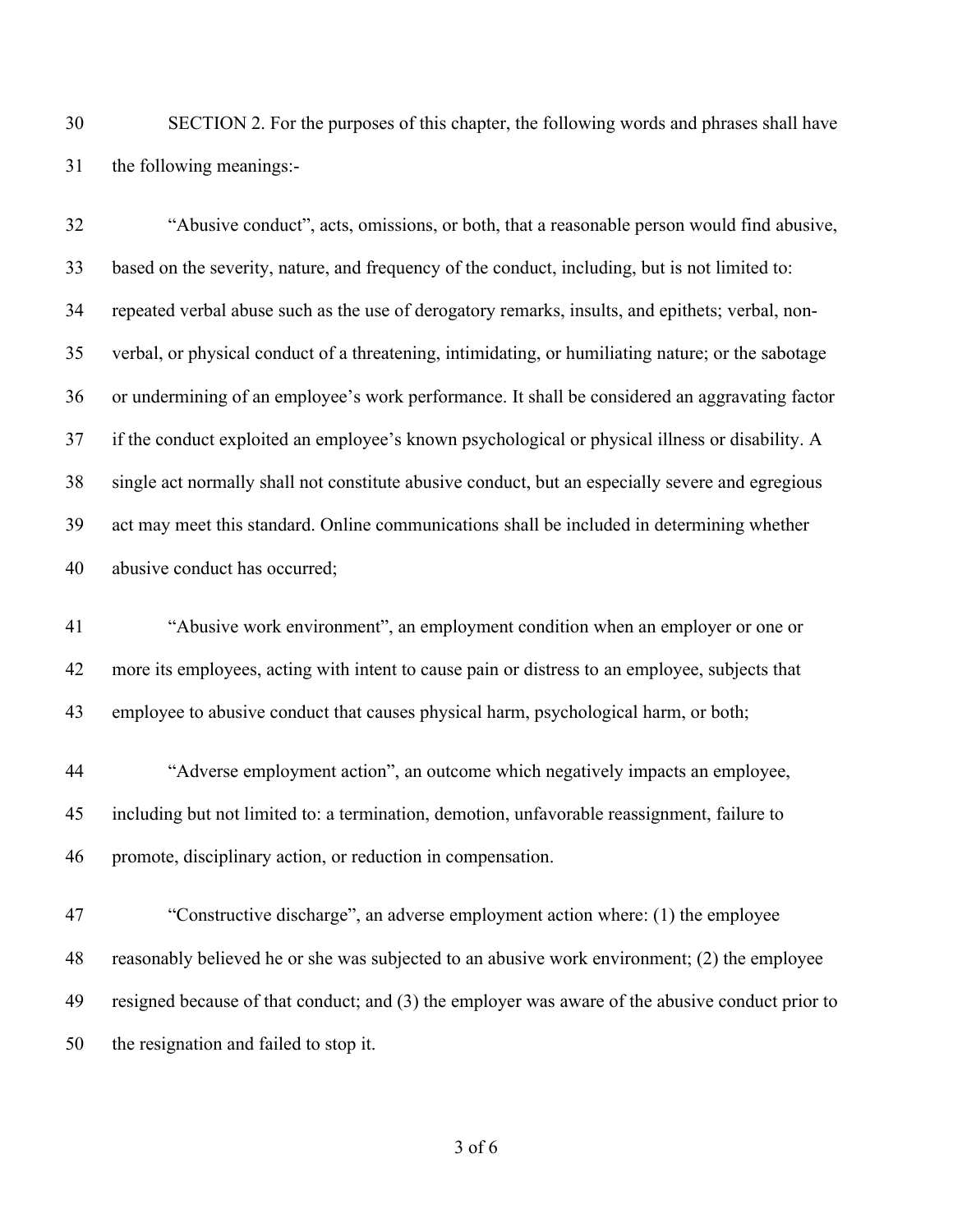| 51 | "Psychological harm", the impairment of a person's mental health, as established by             |
|----|-------------------------------------------------------------------------------------------------|
| 52 | competent evidence.                                                                             |
| 53 | "Physical harm", the impairment of a person's physical health or bodily integrity, as           |
| 54 | established by competent evidence.                                                              |
| 55 | SECTION 3. (a) No employee shall be subjected to an abusive work environment.                   |
| 56 | (b) No employer or employee shall retaliate in any manner against an employee who has           |
| 57 | opposed any unlawful employment practice under this chapter, or who has made a charge,          |
| 58 | testified, assisted, or participated in any manner in an investigation or proceeding under this |
| 59 | chapter, including, but not limited to, internal complaints and proceedings, arbitration and    |
| 60 | mediation proceedings, and legal actions.                                                       |
| 61 | SECTION 4. (a) An employer shall be vicariously liable for a violation of section 3 of          |
| 62 | this chapter committed by its employee.                                                         |
| 63 | (b) Where the alleged violation of said section 3 does not include an adverse employment        |
| 64 | action, it shall be an affirmative defense for an employer only that:                           |
| 65 | (1) the employer exercised reasonable care to prevent and correct promptly any                  |
| 66 | actionable behavior; and,                                                                       |
| 67 | (2) the complainant employee unreasonably failed to take advantage of appropriate               |
| 68 | preventive or corrective opportunities provided by the employer.                                |
| 69 | SECTION 5. (a) An employee may be individually liable for a violation of section 3 of           |
| 70 | this chapter.                                                                                   |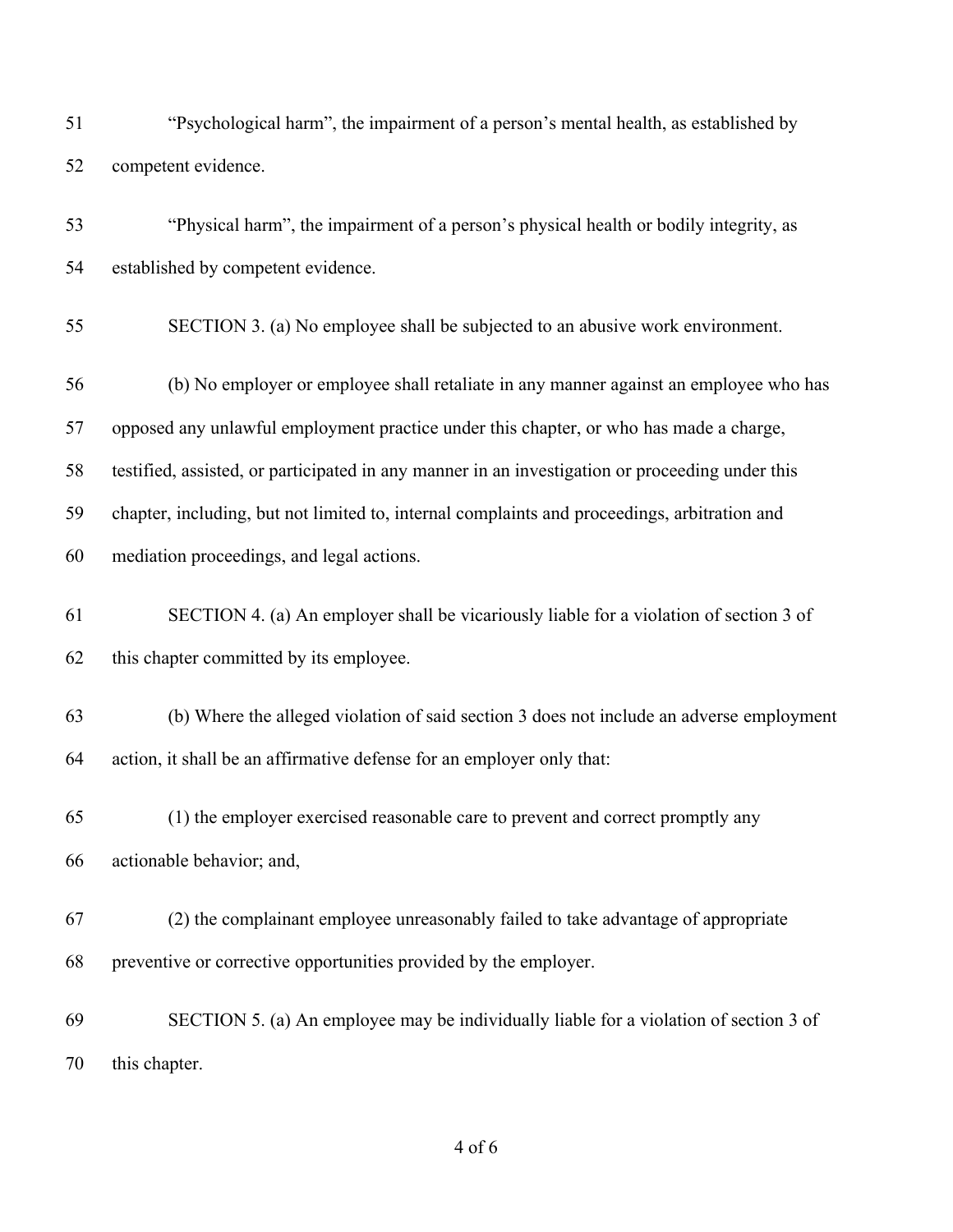| 71 | (b) It shall be an affirmative defense for an employee only that the employee committed a          |
|----|----------------------------------------------------------------------------------------------------|
| 72 | violation of said section 3 at the direction of the employer, under actual or implied threat of an |
| 73 | adverse employment action.                                                                         |
| 74 | SECTION 6. It shall be an affirmative defense that:                                                |
| 75 | (a) The complaint is based on an adverse employment action reasonably made for poor                |
| 76 | performance, misconduct, or economic necessity; or,                                                |
| 77 | (b) The complaint is based on a reasonable performance evaluation; or,                             |
| 78 | (c) The complaint is based on an employer's reasonable investigation about potentially             |
| 79 | illegal or unethical activity.                                                                     |
| 80 | SECTION 7. (a) Where a party is liable for a violation of section 3 of this chapter, the           |
| 81 | court may enjoin the defendant from engaging in the unlawful employment practice and may           |
| 82 | order any other relief that is deemed appropriate, including, but not limited to: reinstatement,   |
| 83 | removal of the offending party from the complainant's work environment, back pay, front pay,       |
| 84 | medical expenses, compensation for pain and suffering, compensation for emotional distress,        |
| 85 | punitive damages, and attorney's fees.                                                             |
| 86 | (b) Where an employer is liable for a violation of said section 3 that did not include an          |
| 87 | adverse employment action, emotional distress damages and punitive damages may be awarded          |
| 88 | only when the actionable conduct was extreme and outrageous. This limitation does not apply to     |
| 89 | individually named employee defendants.                                                            |
|    |                                                                                                    |

SECTION 8. (a) This chapter shall be enforced solely by a private right of action.